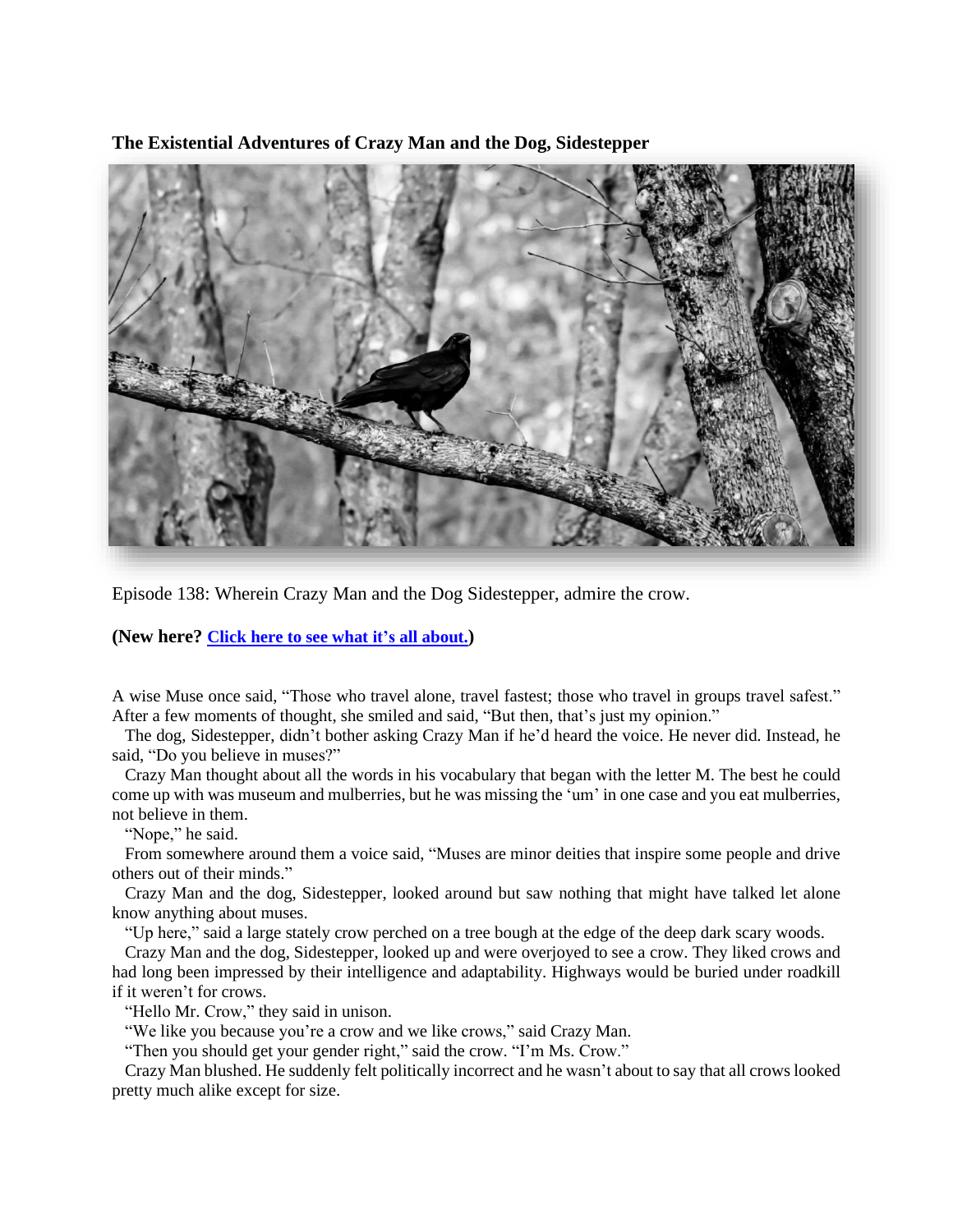The dog, Sidestepper, picking up on his travel mate's consternation, quickly jumped in. "My friend hasn't had his eyes checked recently and he may have problems seeing things as they are."

 Ms. Crow cawed in a mocking manner and said, "I think that's highly unlikely, but I can forgive him. We crows have more important things on our minds…like keeping highways clear of roadkill."

 Admiration for crows and all the good they do overwhelmed Crazy Man and the dog, Sidestepper, and they immediately spun into their approval dance, which involved much jumping into the air, rolling on the ground, spinning ears and bouncing eyes in their sockets. Some saliva was involved.

Ms. Crow was flattered and flapped her wings a few times to acknowledge her approval of their approval. "That was the most interesting approval dance I've ever seen," said Ms. Crow as she thought: *And also the weirdest*. She shuffled her wings slightly and lifted her beak in a way that suggested imperial lineage. "I've been following the two of you for quite some time now." She gestured upward with her beak. "Up there hidden from sight behind the third cloud from the left."

 Crazy Man and the dog, Sidestepper, looked up at a sky flooded with clouds and had no idea which one was third from the left, so they just took Ms. Crow's word for it.

 "Unfortunately," said Ms. Crow, "the cloud blocked my view most of the time so I have no idea what you've been up to." She eyed them both with a fondness not generally seen in crows. "But I'm sure you've had many wonderful adventures."

Crazy Man and the dog, Sidestepper, beamed.

"Yes," said the dog, Sidestepper, "the path of adventure and new meanings has given us much to think about."

 "In fact," said Crazy Man, "we've had so much to think about that we try not to think anymore." He glanced quickly at the dog, Sidestepper, and said, "And my travel buddy has been hearing voices."

Ms. Crow seemed interested and said to the dog, Sidestepper, "What do the voices say?"

 "Well," he said, "today it was something about muses. Other days it's about other things that sometimes foretell our next adventure, almost like warnings or premonitions."

 "You should listen to those voices," said Ms. Crow, "unless they say something that you shouldn't listen to."

Both journeyers mentally scratched their heads.

"How would we know which to listen to and which to not listen to?" said the dog, Sidestepper.

"You won't," said Ms. Crow, "until you listen."

"But then we've already listened," said the dog, Sidestepper. "Whether we should have or not."

 "Life's a paradox," said Ms. Crow, pointing her beak at Crazy Man. "And what's wrong with *him*?" Crazy Man's head was spinning so fast it looked like he had just one eye.

"You made him think," said the dog, Sidestepper. "It does strange things to him."

"Lots of that going around," said Ms. Crow.

 Crazy Man's head began to slow down so that it looked again like he had two eyes which, of course, he had. His head finally stopped spinning and, of all things, he burped. It was time to change the subject.

 "You wouldn't happen to have…?" he tried to say before Ms. Crow interrupted and said, "No, no map to food, no knowledge of lost mothers and you're both bastards."

Possibly another change of subject was in order.

 "When you're up there in the sky," said the dog, Sidestepper, "you must be able to see for miles and miles and miles."

"That's right," said Ms. Crow. "I can see everything before and behind and to the sides of you."

"And what do you see?" said Crazy Man.

"A path," said Ms. Crow. "And the deep dark scary forest."

 Crazy Man and the dog, Sidestepper, were in awe. Here was someone who could see into the deep dark scary forest. This crow, this Ms. Crow, knew what lay on both sides of the path of adventure and new meanings and, just as they were about to ask what that was, Ms. Crow read their thoughts and said, "You don't want to know."